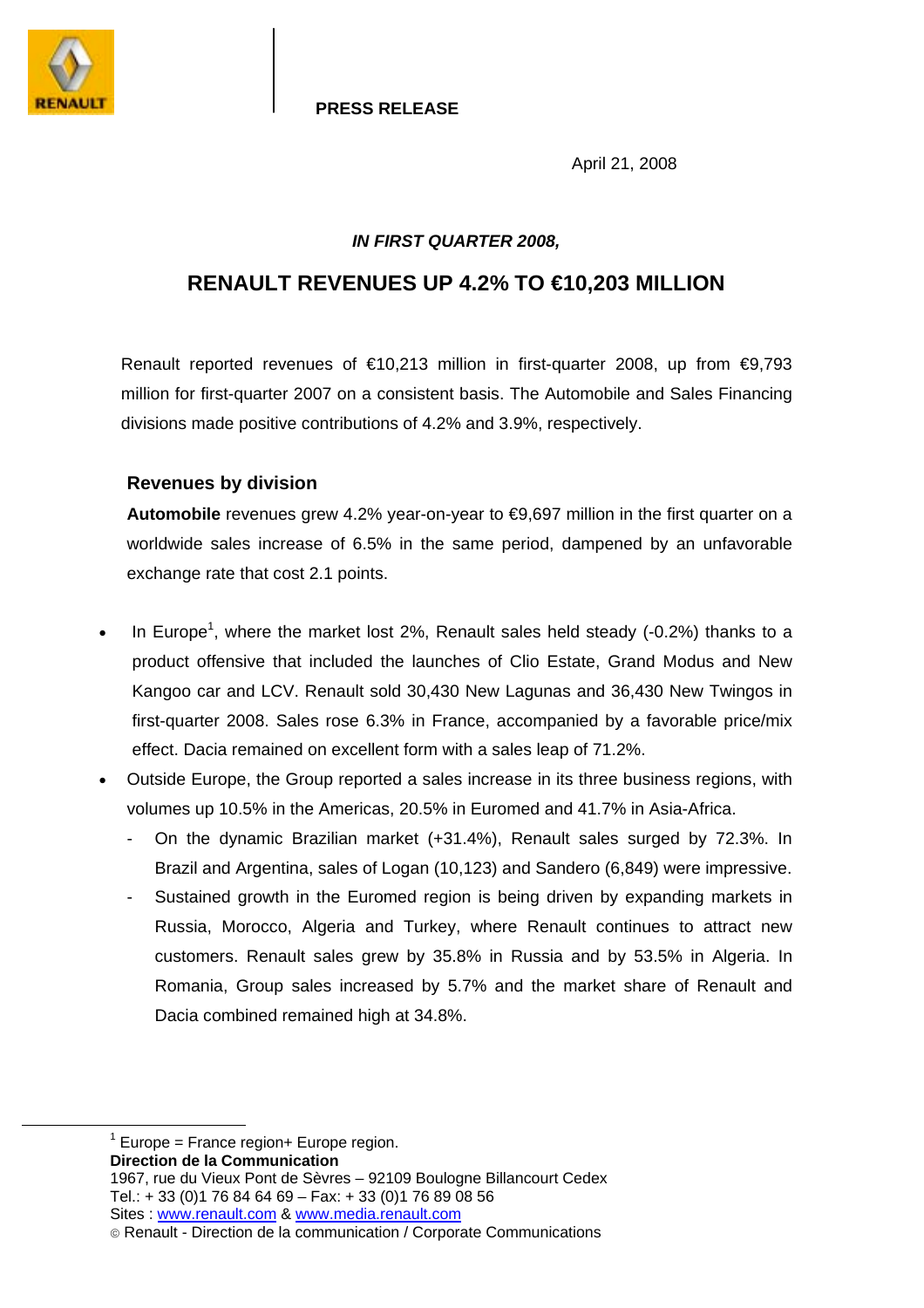- Renault made headway in the Asia-Africa region on sales growth in India (8,120 Logans) and Iran (14,562 Logans), despite a momentary sales decrease for RSM in South Korea.
- Sales of engines and built-up vehicles to partners particularly light commercial vehicles – made a positive 0.6-point contribution to revenues.

The **Sales Financing** subsidiary, RCI Banque, contributed €506 million to revenues, up 3.9% on a consistent basis. This positive trend resulted from a 2.85% increase in average loans outstanding for the RCI Banque Group in first-quarter 2008, together with an increase in average interest rates over the period. The service activity contributed to growth as well.

## **Major operations and events**

Renault signed the agreements confirming its strategic partnership with Russian manufacturer AvtoVAZ on February 29, 2008. Under these agreements, Renault invested USD 1 billion (€659 million) to acquire 25% of the capital plus 1 share of AvtoVAZ. AvtoVAZ will be consolidated in the Renault accounts by the equity method.

#### **Overview of financial situation and results in first-quarter 2008**

#### • **Refinancing existing debt**

Renault SA made refinancing operations in the first quarter to the amount of €727 million, net of reimbursements.

Changes in the fair value of the Renault SA redeemable shares based on the stock market price of March 31, 2008 were reflected in the accounts by a €302-million reduction in the financial debt of Automobile.

Regarding the Sales Financing activity, RCI Banque carried out 35% of its annual medium-term refinancing program in the first quarter. The program for 2008 totals  $\epsilon$ 4,750 million and takes into account the renewal of reimbursed debt together with business growth.

#### • **Share buyback program**

As part of the share buyback program approved by the Joint General Meeting of May 2, 2007, Renault bought back 1,618,000 shares in January 2008 for a total amount of